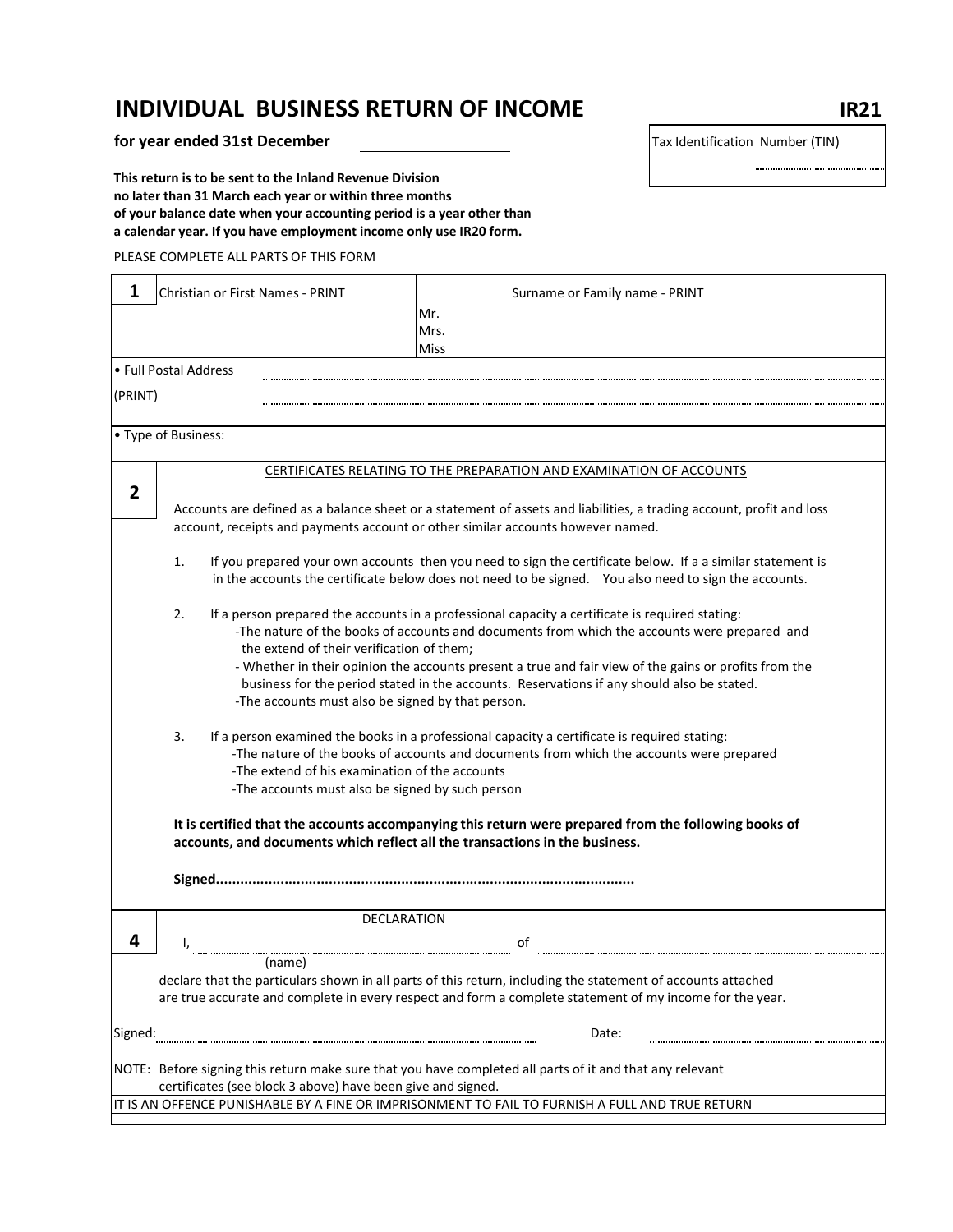| 5<br><b>DECLARATION OF INCOME (full details must be shown)</b>                                                                                                                                                                                                                                                                                           |        |
|----------------------------------------------------------------------------------------------------------------------------------------------------------------------------------------------------------------------------------------------------------------------------------------------------------------------------------------------------------|--------|
| · BUSINESS INCOME:<br>(This must be supported by annual accounts)                                                                                                                                                                                                                                                                                        |        |
| Profit/ Loss shown in the supporting accounts:-                                                                                                                                                                                                                                                                                                          | Ś      |
| Add back:<br>Expenditure included in the accounts that is not expenditure wholly and exclusively incurred<br>in the production of the income including expenditure incurred for any personal or domestic use.<br>e.g. goods taken for private use, private motor vehicle running expenses, private use of business<br>premises.<br><b>GIVE DETAILS:-</b> |        |
|                                                                                                                                                                                                                                                                                                                                                          |        |
| Licence fees claimed in Block 13<br>Add back:<br>(Give details)<br>Other:                                                                                                                                                                                                                                                                                |        |
|                                                                                                                                                                                                                                                                                                                                                          |        |
| Deduct:<br>Expenditure not in the accounts that qualifies as a deduction.                                                                                                                                                                                                                                                                                |        |
| Examples are business losses from previous years and incentive deductions.<br><b>GIVE DETAILS:-</b>                                                                                                                                                                                                                                                      |        |
|                                                                                                                                                                                                                                                                                                                                                          |        |
|                                                                                                                                                                                                                                                                                                                                                          |        |
| <b>BUSINESS PROFIT/LOSS FOR TAX PURPOSES</b>                                                                                                                                                                                                                                                                                                             |        |
| • EMPLOYMENT and OTHER INCOME:                                                                                                                                                                                                                                                                                                                           |        |
| . Your income from employment - (if NIL, state NIL)                                                                                                                                                                                                                                                                                                      |        |
| Details of Certificate<br><b>Tax Deducted</b><br>Number                                                                                                                                                                                                                                                                                                  | Income |
|                                                                                                                                                                                                                                                                                                                                                          |        |
| · Other income - (if NIL, state NIL)<br>Give full details i.e. source, amount and description including income from pensions,<br>property, investments, and all other sources.                                                                                                                                                                           |        |
|                                                                                                                                                                                                                                                                                                                                                          |        |
|                                                                                                                                                                                                                                                                                                                                                          |        |
| Sub-total                                                                                                                                                                                                                                                                                                                                                |        |
|                                                                                                                                                                                                                                                                                                                                                          |        |
| <b>TOTAL INCOME</b>                                                                                                                                                                                                                                                                                                                                      |        |